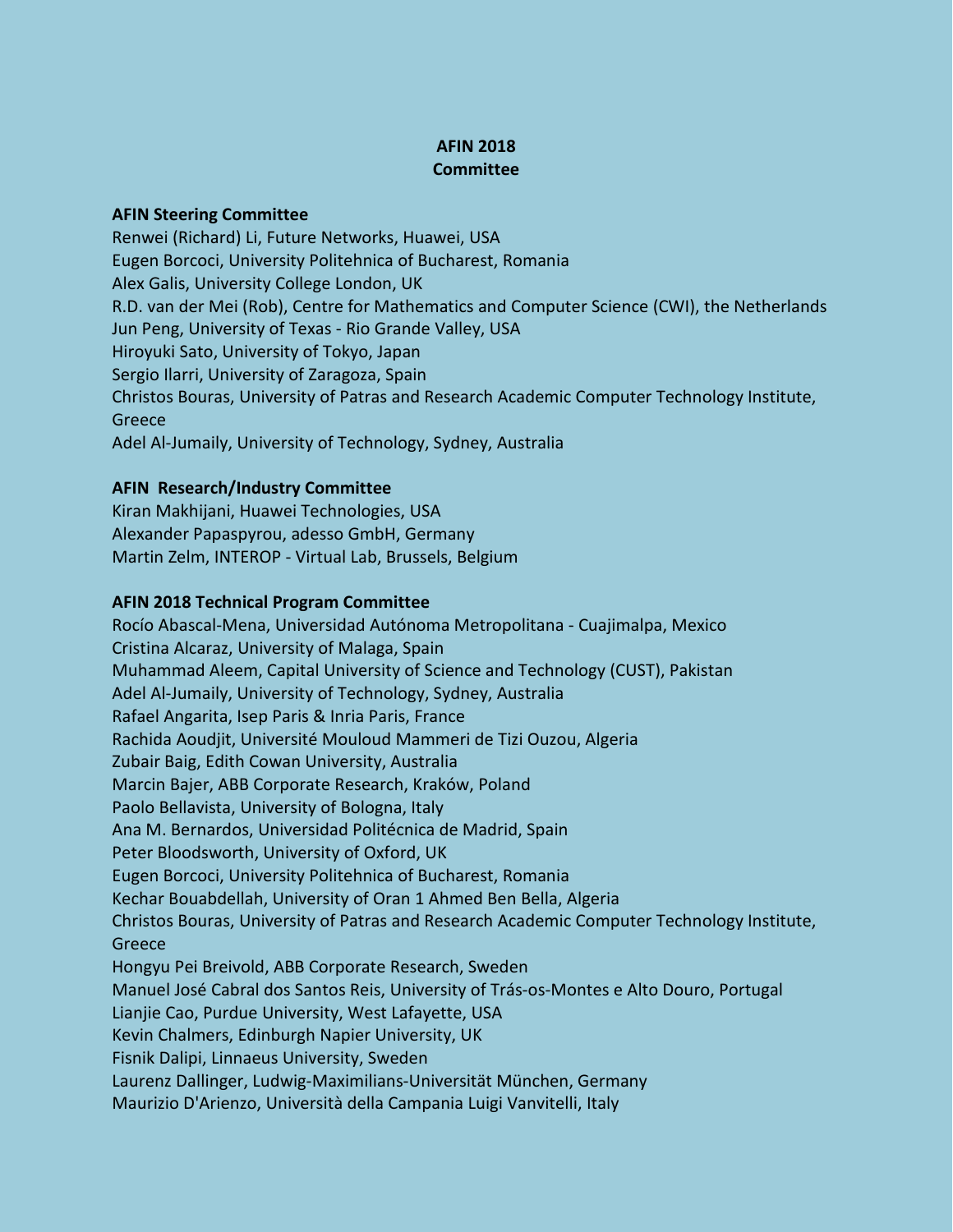Jacques Demerjian, Lebanese University, Lebanon Mario Di Mauro, University of Salerno, Italy Yuhan Dong, Tsinghua University, China Nabil El Ioini, Free University of Bozen-Bolzano, Italy Alex Galis, University College London, UK Ivan Ganchev, University of Limerick, Ireland / Plovdiv University "Paisii Hilendarski", Bulgaria Rosario G. Garroppo, University of Pisa, Italy Apostolos Gkamas, University Ecclesiastical Academy of Vella of Ioannina, Greece Rima Grati, University of Sfax, Tunisia William Grosky, University of Michigan-Dearborn, USA Sofiane Hamrioui, University of Haute Alsace, France Hiroaki Higaki, Tokyo Denki University, Japan Patrick Hosein, The University of the West Indies, Trinidad Jinho Hwang, IBM T. J. Watson Research Center, USA Ahmad Ibrahim, University of Pisa, Italy Sergio Ilarri, University of Zaragoza, Spain Alexey Kashevnik, SPIIRAS, Russia Zaheer Khan, University of the West of England, UK Pinar Kirci, Istanbul University, Turkey Marc Körner, TU Berlin, Germany Francesco G. Lavacca, Sapienza University of Rome, Italy Gyu Myoung Lee, Liverpool John Moores University, UK Renwei (Richard) Li, Future Networks, Huawei, USA Veronica Liesaputra, UNITEC Institute of Technology, New Zealand Maurizio Longo, University of Salerno, Italy Samia Loucif, ALHOSN University, United Arab Emirates Faiza Loukil, Liris Laboratory, France Olaf Maennel, Tallinn University of Technology, Estonia Kiran Makhijani, Huawei Technologies, USA Giacomo Marciani, University of Rome Tor Vergata, Italy Wail Mardini, Jordan University of Science and Technology, Jordan Francisco Martins, University of Lisbon, Portugal Mahsa Mohaghegh, Auckland University of Technology, New Zealand Somya Mohanty, University of North Carolina – Greensboro, USA Fadi Mohsen, University of Michigan-Flint, USA Gabriela Moise, Petroleum-Gas University of Ploiesti, Romania Juan Pedro Muñoz-Gea, Universidad Politécnica de Cartagena, Spain Masayuki Murata, Osaka University Suita, Japan Prashant R.Nair, Amrita University, India Jiwan Ninglekhu, InterDigital Communications Inc., USA Kimio Oguchi, Seikei University, Japan Guadalupe Ortiz, University of Cadiz, Spain Alexander Papaspyrou, adesso GmbH, Germany Giuseppe Patane', CNR-IMATI, Italy